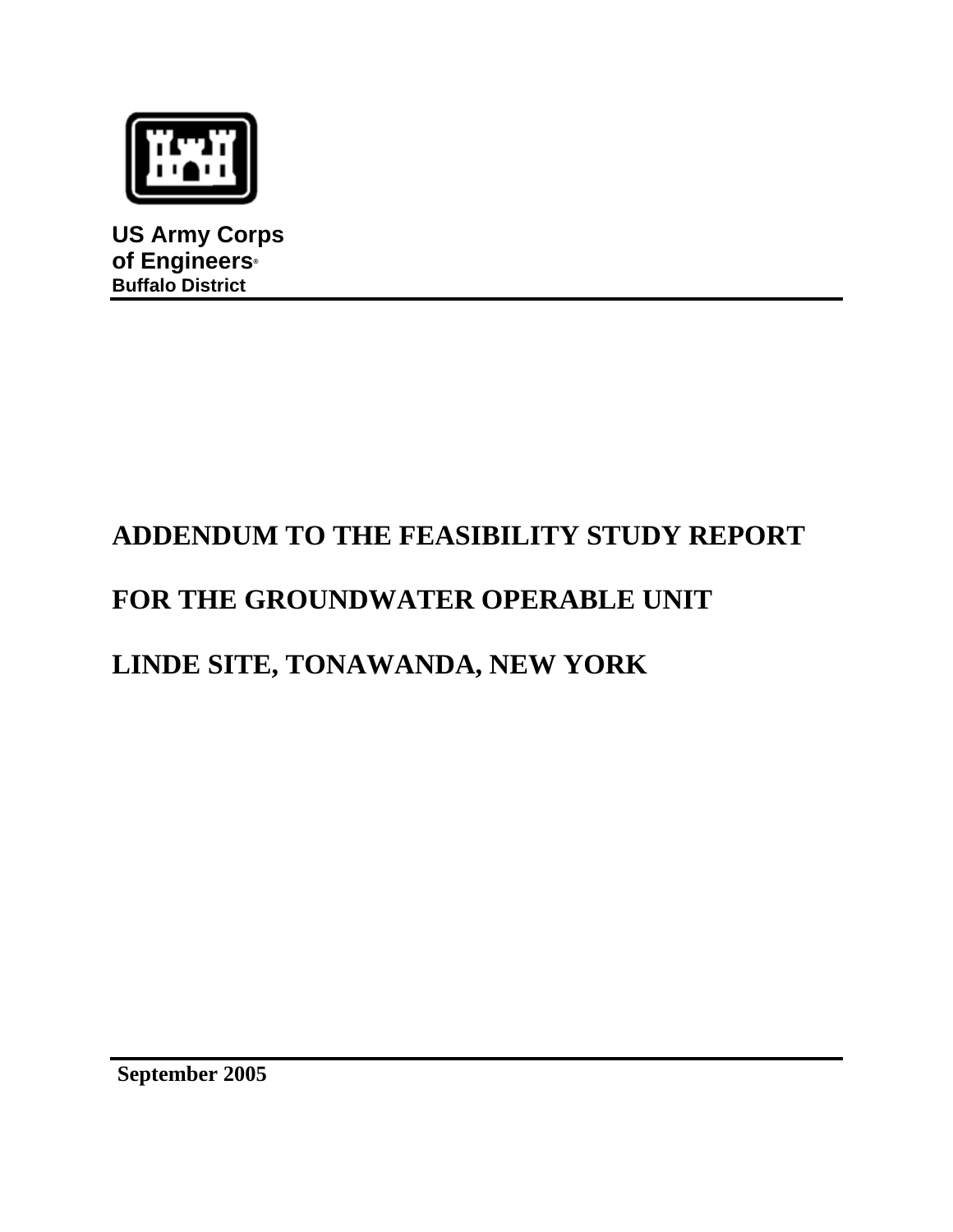# ADDENDUM TO THE FEASIBILTY STUDY REPORT FOR THE GROUNDWATER OPERABLE UNIT LINDE SITE, TONAWANDA, NEW YORK

## **TABLE OF CONTENTS**

| 1. |  |
|----|--|
|    |  |
| 2. |  |
|    |  |
|    |  |
|    |  |
| 3. |  |
|    |  |
|    |  |
|    |  |
|    |  |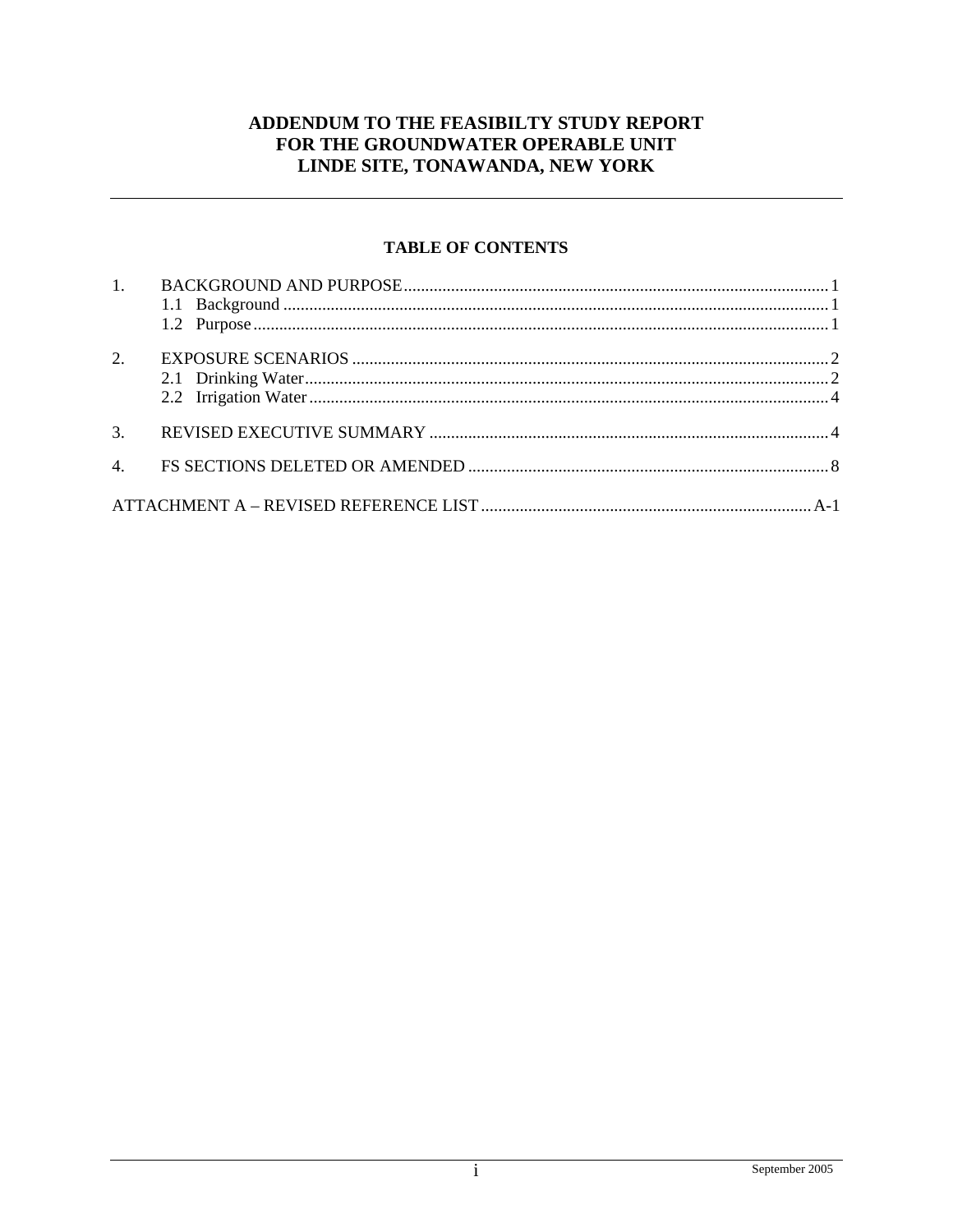# **ADDENDUM TO THE FEASIBILTY STUDY REPORT FOR THE GROUNDWATER OPERABLE UNIT LINDE SITE, TONAWANDA, NEW YORK**

### <span id="page-2-0"></span>**1. BACKGROUND AND PURPOSE**

#### **1.1 Background**

Under its authority to conduct the Formerly Utilized Sites Remedial Action Program (FUSRAP), the United States Army Corps of Engineers (USACE) completed a report in October 2004 entitled, *Feasibility Study Report for the Groundwater Operable Unit, Linde Site, Tonawanda, New York* (USACE 2004). The feasibility study (FS) report was prepared to serve as a principal source for USACE Comprehensive Environmental Response, Compensation, and Liability Act (CERCLA) decision-making concerning the groundwater operable unit (OU) at the Linde FUSRAP Site in Tonawanda.

The FS report summarized historical activities undertaken at Linde under a Manhattan Engineer District (MED)/Atomic Energy Commission (AEC) contract that resulted in elevated radionuclide levels in portions of the Linde property. Elevated levels of radionuclides in Linde Site soils, buildings and structures resulting from MED/AEC activities have been or are being remediated by USACE in accordance with the *Record of Decision for the Linde Site, Tonawanda, New York* (USACE 2000) and the *Record of Decision for the Building 14 Operable Unit, Linde Site, Tonawanda, New York*  (USACE 2003a).

The October 2004 FS report focuses on the MED/AEC discharges to groundwater that occurred at Linde and summarizes historical investigations of Linde groundwater and the more recent groundwater investigations by USACE. As required by CERCLA and CERCLA regulations, the National Contingency Plan (NCP), the FS report assessed Applicable or Relevant and Appropriate Requirements (ARARs) that may be pertinent to the consideration of groundwater quality at Linde and identified the groundwater standards of 40 CFR Part 192 as being relevant and appropriate to the assessment of groundwater conditions. The FS assesses the need for any groundwater remediation at Linde and concludes that remediation is not required, but envisions and evaluates, in addition to a no action alternative, a limited action alternative for groundwater involving land use controls to preclude potential uses of the groundwater.

## **1.2 Purpose**

Following the issuance of the FS report in October 2004, USACE received a comment requesting that other non-drinkable uses of the groundwater such as irrigation for gardening, be evaluated. A further assessment of potential needs for remediation of Linde groundwater was conducted by USACE, including an evaluation of plausible exposure scenarios under which exposures to MED/AEC-related constituents in Linde groundwater might occur.

Based on the additional assessment, USACE has concluded that no completed pathways for current or future exposure to MED/AEC-related constituents in Linde groundwater exist and, therefore, the groundwater operable unit at the Linde Site poses no current or potential threat to human health or the environment. Since the groundwater operable unit poses no threat to human health or the environment both now or in the future, the consideration of ARARs or land use controls is not required and no action is warranted for Linde groundwater. This addendum to the FS report was prepared to document the findings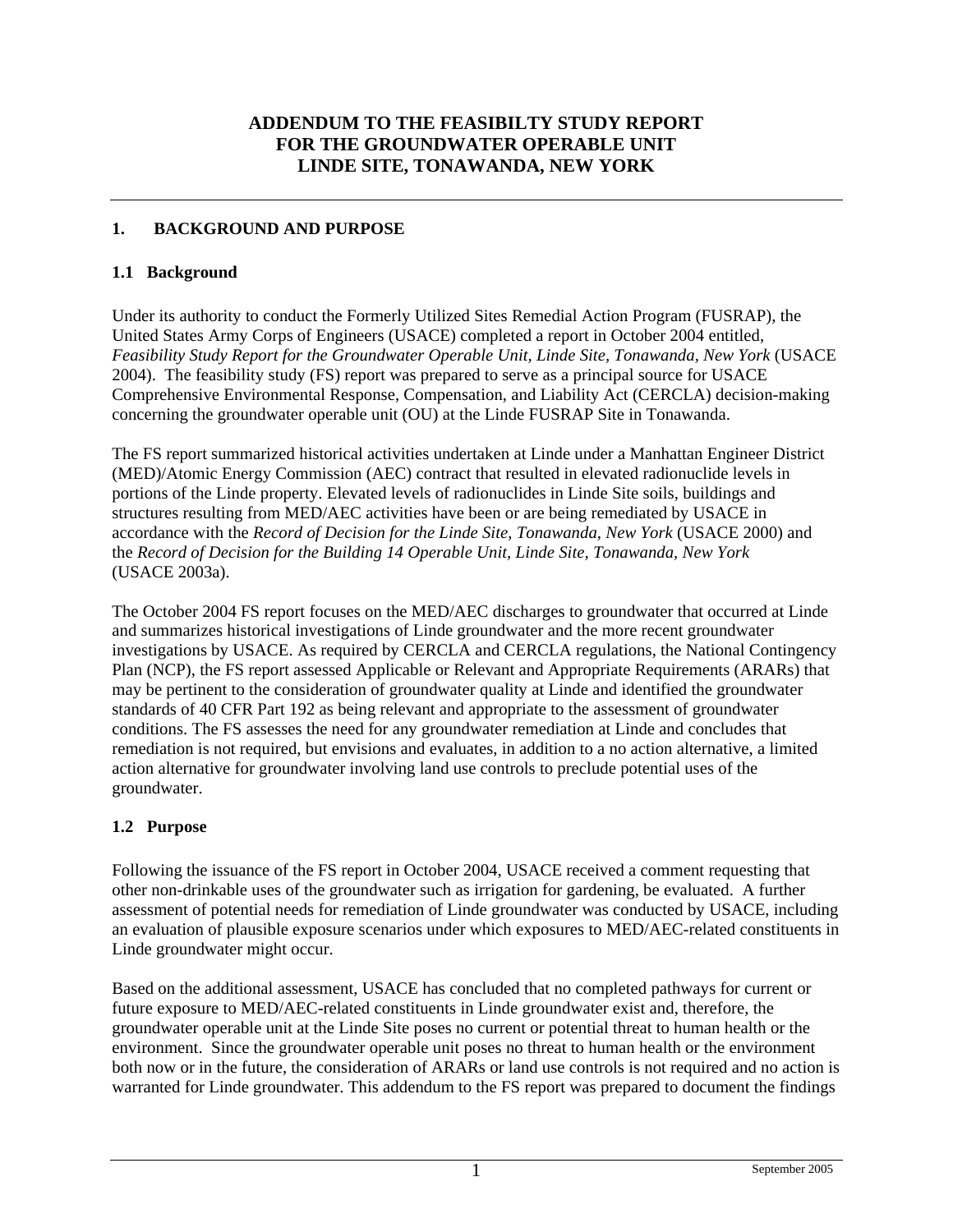<span id="page-3-0"></span>of these additional assessments by USACE and amend the FS report to delete references to ARARs and related FS narrative that develops and assesses alternatives for Linde groundwater.

This addendum is organized as follows:

- Section 2. The additional assessments of plausible exposure scenarios and risks are documented,
- Section 3. An amended executive summary for the FS is provided,
- Section 4. FS report sections deleted or amended are identified,

### **2. EXPOSURE SCENARIOS**

A complete exposure pathway consists of at least the following four elements: (1) a source and mechanism of contaminant release to the environment (a receiving medium); (2) an environmental transport medium for a released contaminant; (3) a point of contact with a contaminated medium (an exposure point); (4) a route of exposure (an exposure route). If any of these elements are missing, the pathway is incomplete and is not considered in an evaluation of potential threats to human health and the environment.

USACE reviewed the historical accounts of the discharge of MED/AEC-related constituents to the deep groundwater at Linde and determined that at that time (1940s) there was a release (by injection of liquid wastes) of MED/AEC contaminants to the subsurface (the groundwater) and a medium for contaminant transport (also the groundwater) existed and still exists. As described in detail in the FS report, however, physical and chemical conditions in the deep groundwater have precluded the transport of the MED/AECrelated constituents and groundwater sampling confirms that any elevated levels of MED/AEC-related contaminants are detected only in the immediate vicinity of the historical injection wells.

Based on this understanding of subsurface conditions, the potential for a human point of contact (with MED/AEC constituents in deep groundwater) and a human exposure route (to contaminants in deep groundwater) was assessed. Ingestion of drinking water and ingestion of produce irrigated with groundwater from the Site, were addressed.

#### **2.1 Drinking Water**

To use deep groundwater at Linde as a source of drinking water a deep well or wells would first be required along with appropriate pumps and ancillary equipment. Assuming that there is a sufficient yield capability in a supply well, groundwater could be available at the source of the Linde Site.

As described below, the groundwater made available would not, however, be suitable for drinking without costly treatment.

An evaluation of upgradient (background) wells at Linde indicates that without even considering wells potentially impacted by MED/AEC operations, groundwater at the Linde site is severely compromised. Results of the most recent sampling (June 2002) are provided in the table below.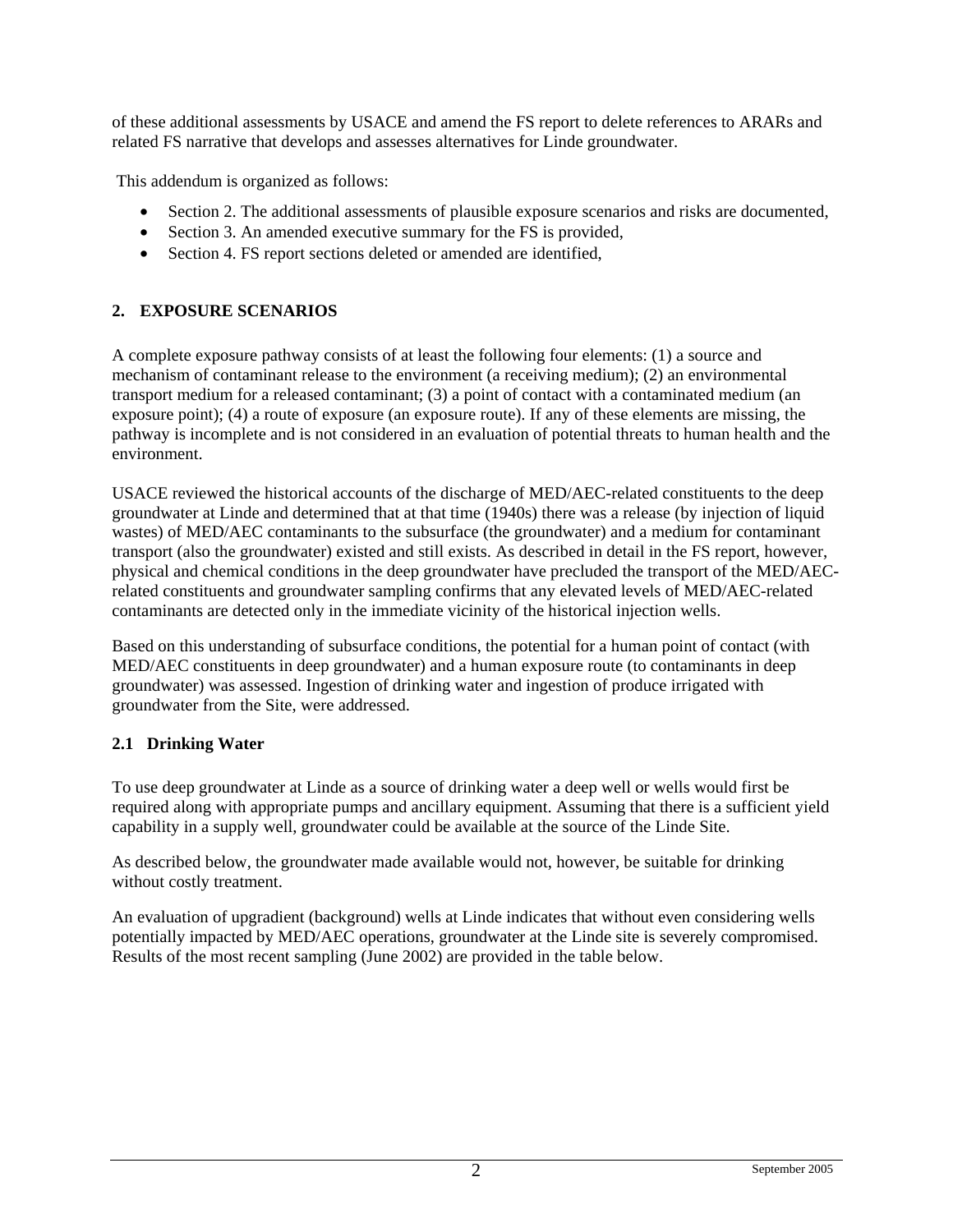|                      | Chloride | <b>Sulfate</b> | <b>TDS</b> | Iron | <b>Manganese</b> | <b>Aluminum</b> | pH          |
|----------------------|----------|----------------|------------|------|------------------|-----------------|-------------|
|                      | mg/L     | mg/L           | mg/L       | mg/L | mg/L             | mg/L            |             |
| <b>Secondary MCL</b> | 250      | 250            | 500        | 0.3  | .05              | $0.05$ to $0.2$ | $6.5 - 8.5$ |
| <b>Well ID</b>       |          |                |            |      |                  |                 |             |
| <b>B29W01D</b>       | 330      | 2400           | 4100       | 0.35 | 0.04             | 0.21            | 9.02        |
| <b>B29W07D</b>       | 1700     | 3650           | 8050       | 1.65 | 0.33             | 1.55            | 8.99        |
| <b>B29W11D</b>       | 540      | 2600           | 4700       | 0.43 | 0.07             | .049            | 8.48        |

#### **Background Wells**

While the results above demonstrate exceedances of Secondary Maximum Contaminant Levels (SMCLs) (i.e., secondary drinking water standards)) rather than Primary MCLs, there are still very tangible impacts to using water that exceeds the secondary standards. Secondary standards were developed to address cosmetic and aesthetic effects in drinking water (such as taste, odor, tooth discoloration, staining, etc.). Waters with the concentrations demonstrated above can lead to laxative effects, scaling and/or corrosion in pipes, staining of household fixtures, and add a salty taste to water. In particular, the scaling and corrosion effects may have significant economic implications.

The sulfate concentration in seawater is about 2700 mg/L (USEPA 2003); seawater concentrations are present at the Linde site. Further, sulfate is known to cause a laxative effect in adults at concentrations above the secondary standard, particularly when combined with high total dissolved solids. Additional material is referenced below, taken from *Drinking Water Advisory: Consumer Acceptability Advice and Health Effects Analysis on Sulfate*, U.S. Environmental Protection Agency Office of Water (4304T), EPA 822-R-03-007, February 2003.

"The sulfate concentration in seawater is about 2,700 mg/L (Hitchcock 1975) and ranges from 3 to 30 mg/L in freshwater lakes (Katz 1977). Sulfate content in drinking water ranges from 0 to 1,000 mg/L in the United States (Trembaczowski 1991)."

"A health-based advisory for acute effects (absence of laxative effects) of 500 mg of sulfate/L is recommended. This value depends on the absence of other osmotically active materials in drinking water, which could lower the sulfate level associated with a laxative effect. Where the water contains high concentrations of total dissolved solids and/or other osmotically active ions, laxative-like effects may occur if the water is mixed with concentrated infant formula or a powdered nutritional supplement." The document goes on to state that adults may adapt to high sulfate concentrations within a period of two weeks, however, there is no evidence to show that infants have the same capability.

Thus, the naturally occurring concentrations of constituents in groundwater at Linde preclude its use without treatment. This is consistent with the findings of earlier reports for Linde and the Tonawanda area and the 1995 US Geological Survey (USGS) *Groundwater Atlas for the Lake Erie – Niagara River Basin* (USGS 1995).

The USEPA notes at its web site (<http://www.epa.gov/safewater/consumer/2ndstandards.html>) (USEPA 2005) that "Non-conventional treatments like *distillation, reverse osmosis* and *electrodialysis*  are effective for removal of chloride, nitrates, total dissolved solids and other inorganic substances. However, these are fairly expensive technologies and may be impractical for smaller systems."

Removal of the background chemicals in the groundwater at the Linde Site using these methods would also remove any of the MED/AEC-related contaminants from the groundwater. Thus, the 4<sup>th</sup> element necessary for exposure (a route for human exposure) is missing because the MED/AEC contaminants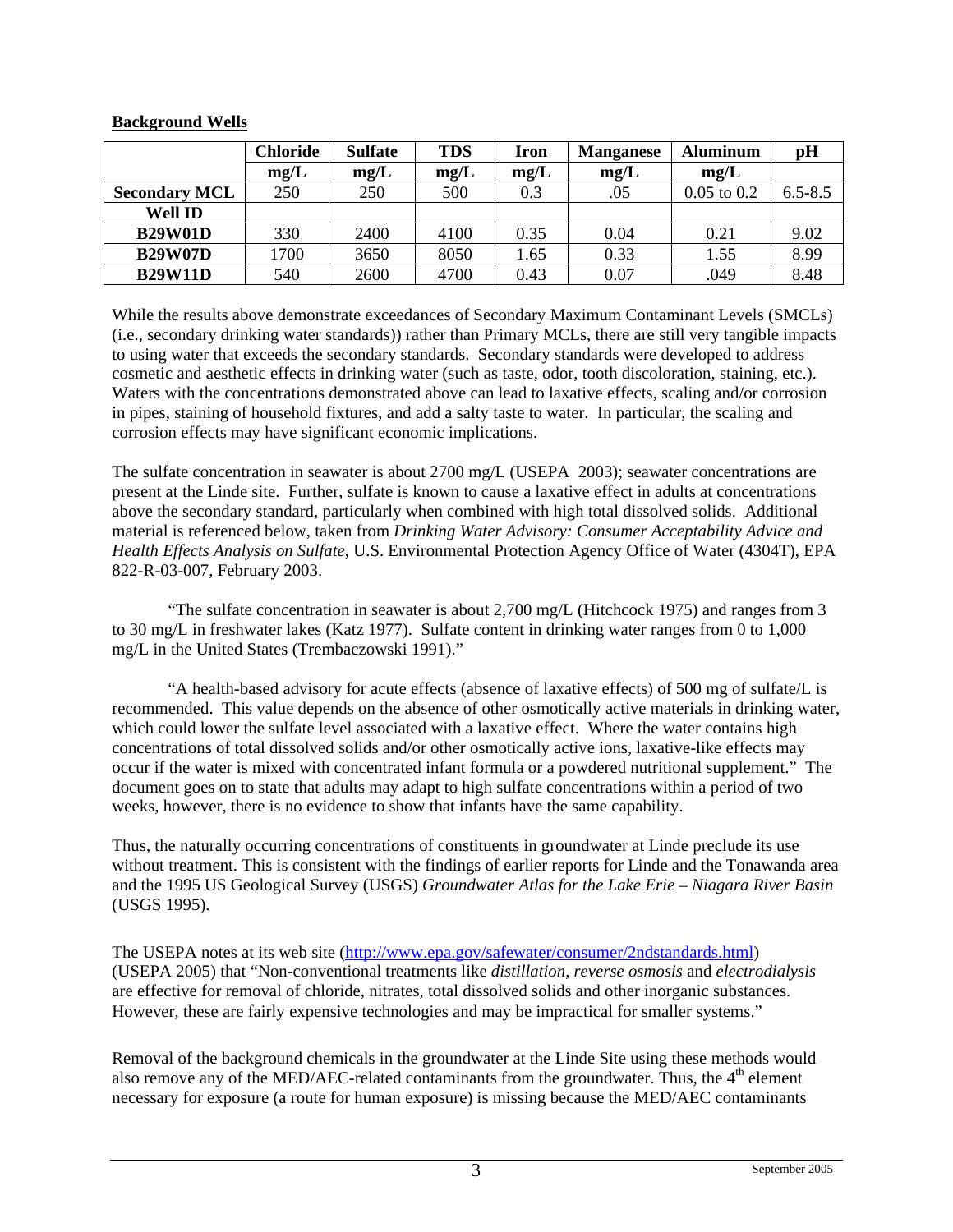<span id="page-5-0"></span>would be removed in any case where drinking water was contemplated. As a practical matter, use of this water for drinking is not reasonable since treatment costs are high and a more than ample supply of fresh water exists in Tonawanda since the source of supply in this area is the Niagara River. Therefore, USACE concludes that there is no current or future completed drinking water exposure pathway for groundwater at Linde.

# **2.2 Irrigation Water**

USACE also considered the possibility that groundwater at the Site would be used for irrigation of edible produce. As in the case of the consideration of drinking water, the potential that groundwater could be pumped to surface for irrigation exists. Because of the naturally occurring levels of salts in the groundwater, however, the continued use of this water without treatment is not reasonable. "The critical concentration [of dissolved salts] in the irrigation water depends on many factors; amounts in excess of 700 mg/liter are harmful to some plants, and more than 2000 mg/liter of dissolved salts is injurious to almost all crops." (Linsley and Franzini 1979). Continued use of saline waters for irrigation may also ultimately impact the viability of a soil to support crops and may also impact the infiltration rate of soils (Keonig and Isaman 1997).

The natural background concentrations of these constituents (salts) in groundwater at Linde would preclude continued use for irrigation without treatment. As a practical matter, use of this water for irrigation is not reasonable since treatment costs are high and a more than ample supply of fresh water exists in Tonawanda since the source of supply in this area is the Niagara River. Therefore, USACE concludes that there is no current or future completed irrigation water exposure pathway for groundwater at Linde.

# **3. REVISED EXECUTIVE SUMMARY**

The Executive Summary in the October 2004 FS report for Linde groundwater is revised to read as follows:

## **EXECUTIVE SUMMARY**

This executive summary provides an overview of the Feasibility Study (FS) report for the groundwater operable unit (OU) at the Linde Formerly Utilized Sites Remedial Action Program (FUSRAP) site in Tonawanda, New York. The FS report was prepared by the U.S. Army Corps of Engineers (USACE) to serve as a principal source of information for Comprehensive Environmental Response, Compensation, and Liability Act (CERCLA) decision-making for the groundwater at the Linde Site. The FS report describes earlier Linde Site groundwater investigations by the U.S. Department of Energy (DOE) and groundwater investigations at Linde by USACE in 2001 and 2002. USACE has determined that there are no significant risks associated with Linde groundwater and that there is no need for groundwater remediation.

## **BACKGROUND**

The Linde Site (now owned by Praxair) comprises about 135 acres located at East Park Drive and Woodward Avenue in the Town of Tonawanda. Uranium ore processing was conducted at Linde under a Manhattan Engineer District (MED)/Atomic Energy Commission (AEC) contract in the 1940's. During the uranium ore processing, portions of the property and buildings became contaminated with elevated levels of radionuclides (uranium, radium, and thorium).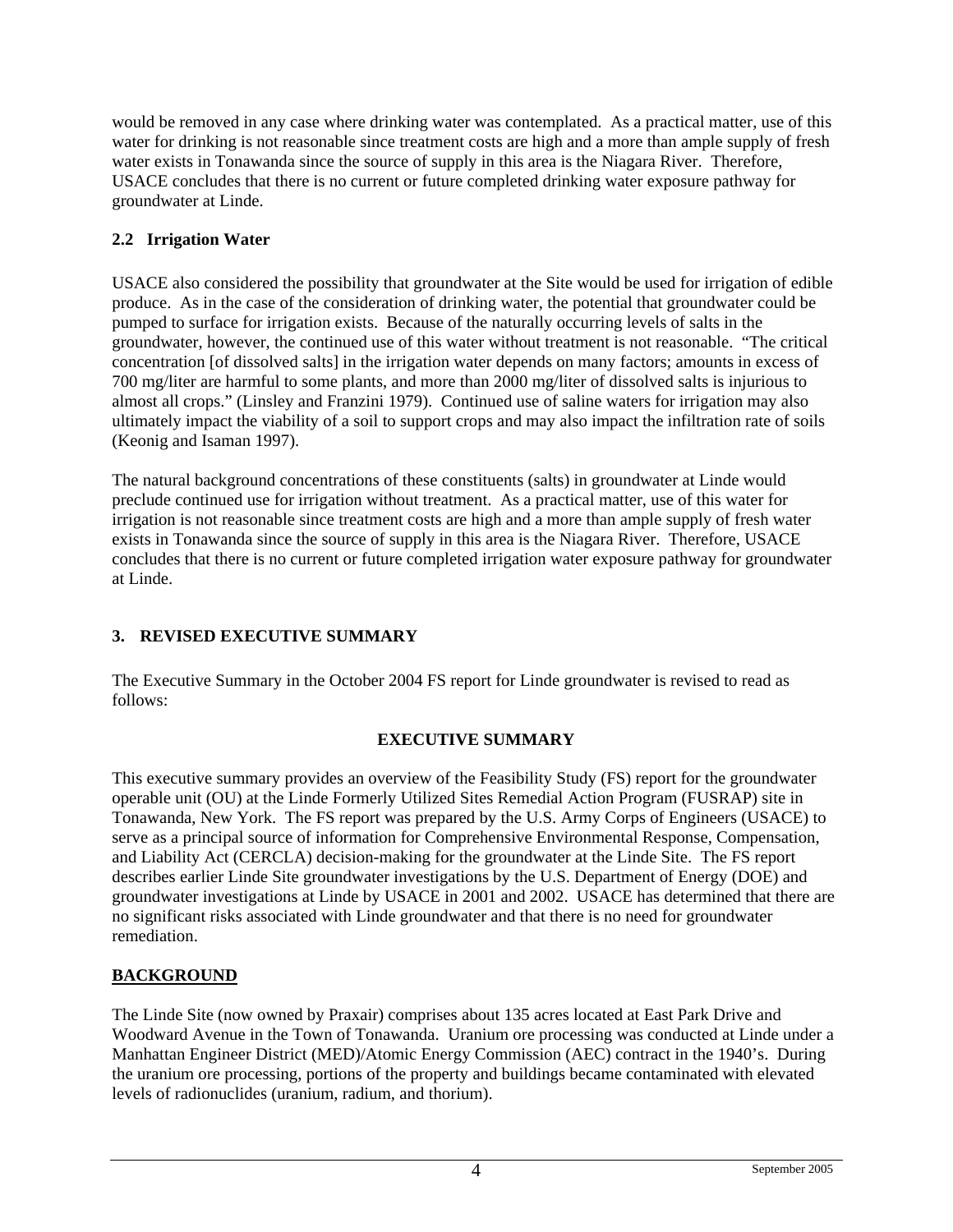Linde was designated as a FUSRAP Site in 1980, and DOE, under its FUSRAP authority at that time, initiated investigations at Linde and the other FUSRAP Sites in Tonawanda: Ashland 1, Ashland 2 and Seaway. A Remedial Investigation (RI) report, Baseline Risk Assessment (BRA), FS report and Proposed Plan (PP) were issued by DOE in 1993, addressing the Tonawanda FUSRAP sites. Following public review, DOE suspended decision-making on the Tonawanda Sites to re-evaluate potential remedial alternatives. In October 1997, responsibility for FUSRAP was transferred to USACE. In March 2000, a CERCLA Record of Decision (ROD) for the Linde Site was signed by USACE and remediation of Linde Site soils and buildings, excluding Building 14 and groundwater, was initiated in June 2000. A ROD for Linde Building 14 was issued by USACE in April 2003. As described above, the FS report for Linde groundwater will serve as a principal source of USACE decision-making on Linde groundwater.

## **LIQUID WASTE DISPOSAL AT LINDE**

During the processing of uranium ore at Linde, liquid waste was produced. The liquids were discharged into storm sewers, sanitary sewers and into the on-site injection wells. From 1944 to 1946, approximately 55 million gallons of liquid wastes were injected under pressure into seven on-site injection wells. The injection wells ranged in depth from 90 to 150 feet and were drilled into bedrock. Approximately 12,000 pounds (lbs) of uranium oxide were discharged to the injection wells; equaling approximately 3 curies (Ci) of natural uranium. The average concentration of natural uranium in the discharge was approximately 14,400 picocuries per liter (pCi/L). An estimated 0.52 Ci of radium were also discharged with the liquid waste.

## **EARLIER GROUNDWATER INVESTIGATIONS AT LINDE**

Groundwater sampling was conducted at Linde for DOE by Argonne National Laboratory (ANL), Oak Ridge Associated Universities (ORAU) and Ford Bacon and Davis Utah (FBDU) in 1981. In 1981, the Aerospace Corporation compiled the results of groundwater sampling at Linde and concluded that the very high natural mineral content of the groundwater at Linde makes it unacceptable as drinking water or for many other industrial or residential uses and that no significant pathway exists for groundwater exposure to the general public.

DOE also conducted additional groundwater investigations at Linde in the late 1980s – early 1990s as part of the RI of the Tonawanda Site (defined at that time to include the Ashland 1, Ashland 2, Seaway and Linde FUSRAP sites, all located in Tonawanda). In the RI report, BRA, and FS report for the Tonawanda Site, prepared in 1993, it was concluded that the high levels of naturally occurring constituents in Linde groundwater precluded its use for drinking without costly treatment and, in the BRA, it was concluded that there is no significant exposure pathway to Linde groundwater.

## **GROUNDWATER INVESTIGATIONS BY USACE IN 2001 and 2002**

In the fall of 1997, the responsibility for FUSRAP was transferred to USACE. In March 2000, following review of prior investigations and conducting additional evaluations of site conditions, USACE issued a ROD for the Linde Site. USACE concluded that Linde groundwater presented no significant risks, but based on comments received concerning the adequacy of groundwater sampling, a decision on Linde groundwater was excluded from the ROD.

Following coordination with the U.S. Environmental Protection Agency (USEPA) and the New York State Department of Environmental Conservation (NYSDEC), USACE conducted additional groundwater investigations at Linde in 2001 and 2002.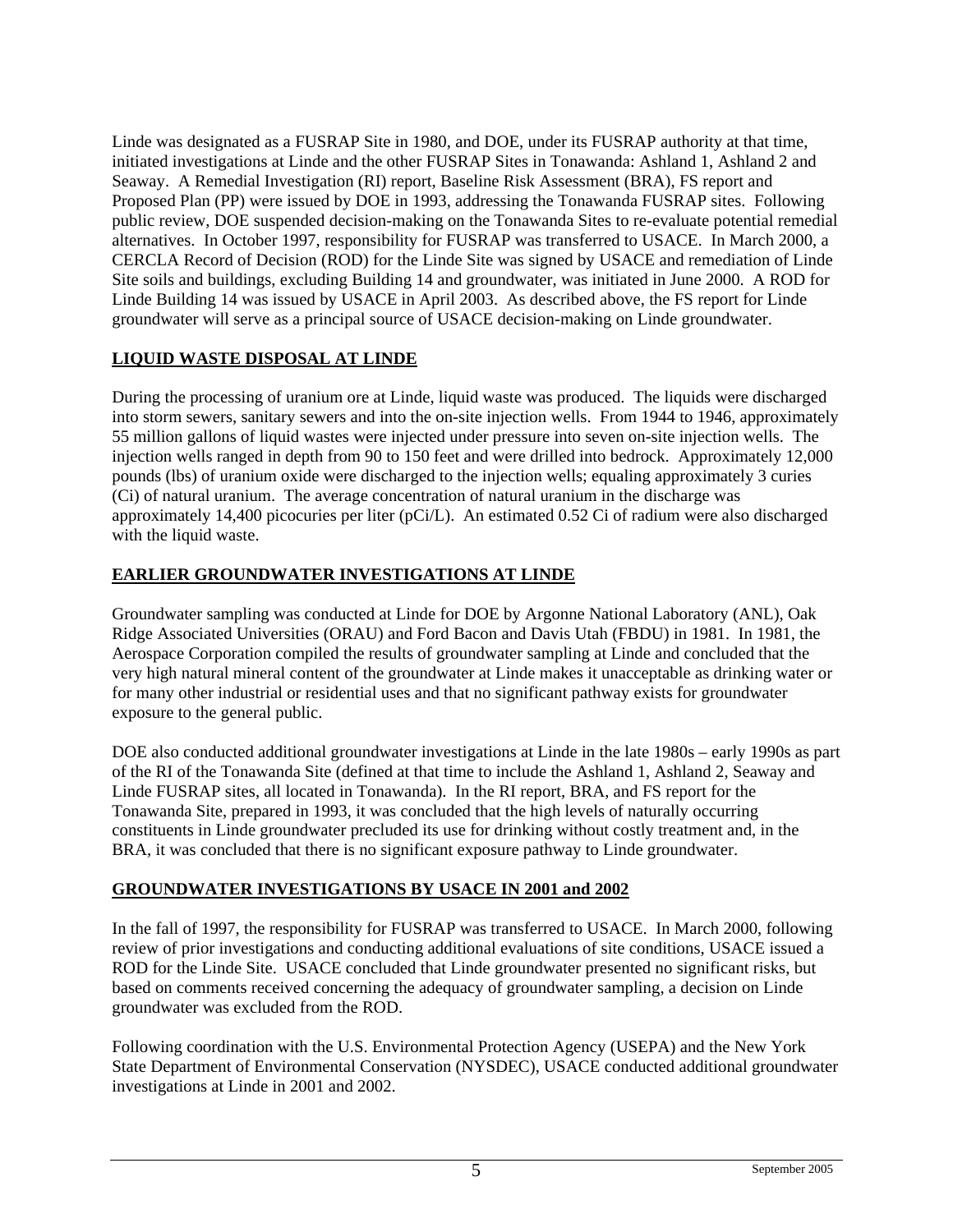Three deep and three shallow monitoring wells were installed as part of the 2001 field investigation and groundwater sampling of the new and existing wells was conducted in March and June 2001 and August 2002. Based on the March and June 2001 sampling results, a reduced subset of new and existing deep monitoring wells was selected for sampling in August 2002. Unfiltered samples and filtered samples were analyzed for the presence of radionuclides including radium isotopes, thorium isotopes, uranium isotopes, gross alpha radiation, gross beta radiation and total uranium. Unfiltered and filtered samples from the wells were also analyzed for the presence of target analyte list (TAL) metals. Unfiltered samples from the wells were also analyzed for general chemistry parameters. In March 2001 and August 2002, soil samples were collected for radionuclide analyses and leaching tests.

#### **LINDE GROUNDWATER RESULTS AND CONTAMINANT FATE AND TRANSPORT**

As detailed in the FS report, some elevated levels of MED/AEC- related constituents were detected in the vicinity of the former injection wells on the Site. The 1993 RI report concludes the liquid wastes containing radioactive constituents that were injected into the contact zone aquifer moved under pressure through fractures in the bedrock and into the more permeable contact zone overlying the bedrock. The RI report further concluded that because the waste was higher in temperature and had a higher pH than the natural groundwater, the radioactive constituents in the waste precipitated to form a relatively insoluble solid material within the bedrock fractures and contact zone formation. The RI report then describes the potential for transport of radioactive constituents within the bedrock fractures and contact zone as minimal due to the immobility of the constituents, the generally low permeability of the shale and the low hydraulic gradients in these formations. In summary, the RI report concludes that the radionuclides have precipitated in the groundwater and are now immobile in the vicinity of the locations where injection occurred.

The characterization data from the 1993 RI report and the results of the USACE investigations were used by USACE in geochemical modeling of soluble uranium in the deep groundwater at Linde. The modeling indicates that the soluble uranium present in injected waste could precipitate under the natural conditions in the contact zone aquifer and that the solubility of uranium under site conditions would be approximately 0.04 milligram per liter (mg/L) in the vicinity of the former injection wells or approximately 27 picocuries per liter (pCi/L). Estimates of the potential transport of uranium in the contact zone formation were also made by USACE. These estimates indicate that uranium should have been observed in groundwater at locations distant from the injection locations, since the injection occurred more than 55 years ago. Because the uranium has not been observed in groundwater samples from monitoring wells distant from the injection wells, it is concluded that the uranium has low solubility in the contact zone aquifer at Linde. This is consistent with the findings of the 1993 RI report and the premise that due to low ionic interaction with the subsurface material, the injected radionuclides have lower solubility. The results of the USACE investigation also confirm the earlier findings of the USGS (USGS 1995) and others that the groundwater at Linde is of poor quality with naturally occurring levels of dissolved solids and constituents such as sulfates and chlorides that preclude its use without costly treatment.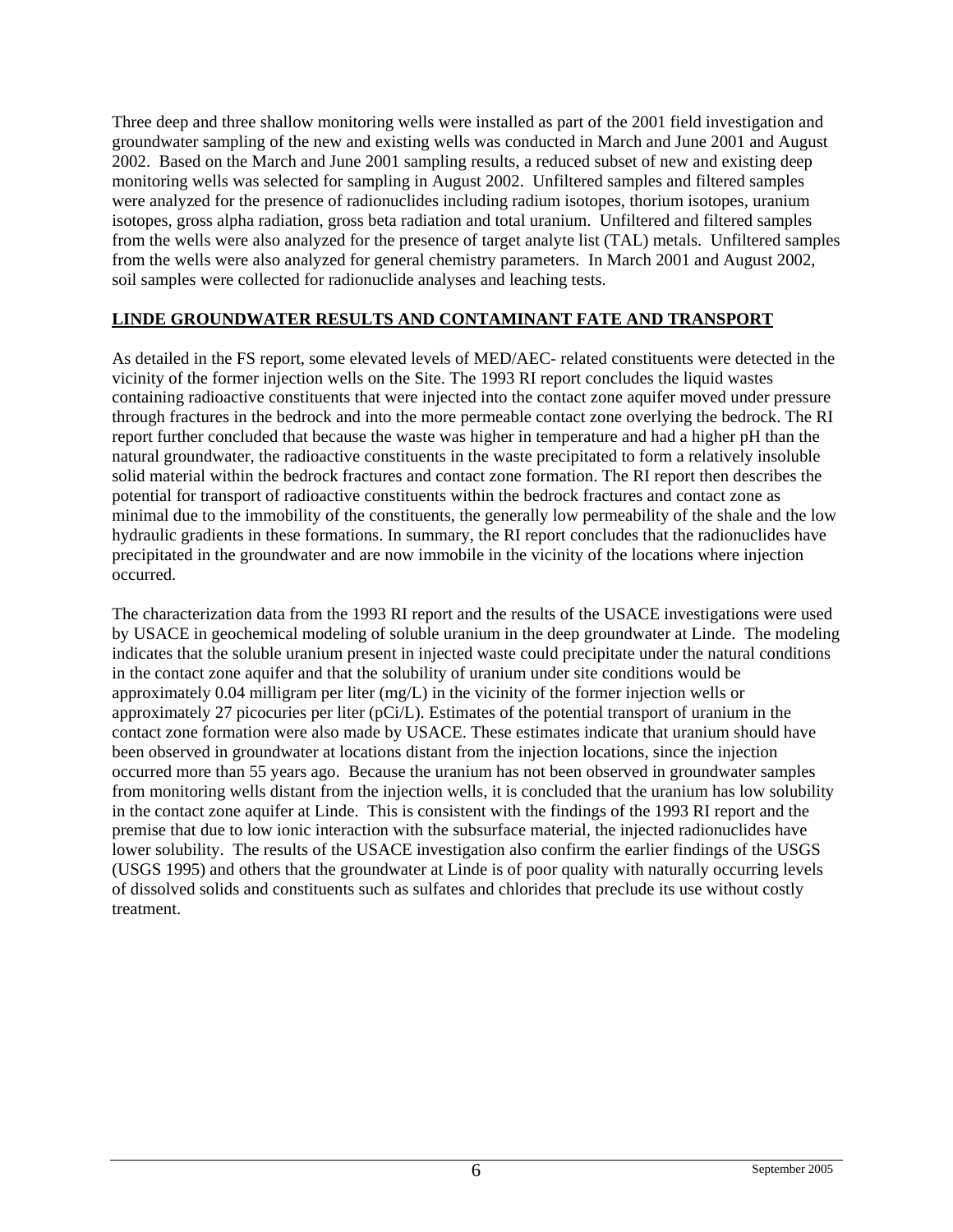# **CONCLUSION**

USACE conducted a further assessment of potential exposure scenarios and exposure pathways for Linde groundwater based on the non-MED/AEC-related constituents in the groundwater. USACE has concluded that no completed pathways exist for current or future exposure to MED/AEC-related constituents in Linde groundwater. The groundwater operable unit at the Linde Site poses no current or potential threat to human health or the environment. Therefore, no CERCLA action is warranted. (The basis for these conclusions is presented in Section 2 of this Addendum.)

E. Kyan II

WILLIAM E. RYAN III Colonel, Corps of Engineers **Acting Commander** Great Lakes and Ohio River Division

 $\frac{18 \text{ OC}72005}{\text{Date}}$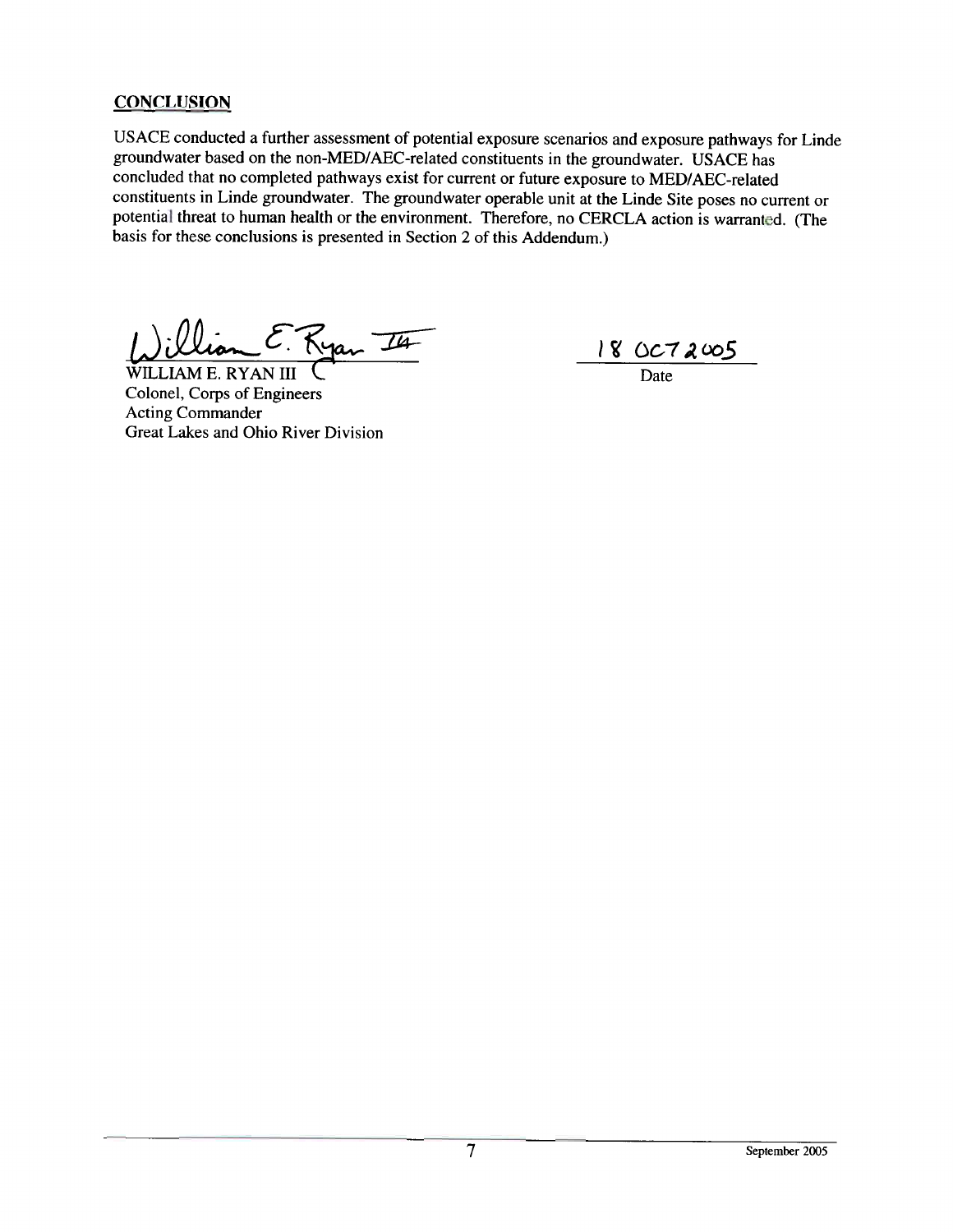### <span id="page-9-0"></span>**4. FS SECTIONS DELETED OR AMENDED**

Sections 1 through 3 of the FS report remain unchanged. The following sections of the October 2004 FS report are hereby amended or deleted:

- The Executive Summary is deleted and replaced by the Executive Summary now included in Section 3 of this Addendum,
- Section 4.3 is revised to delete the last two (2) paragraphs and in the  $1<sup>st</sup>$  paragraph the reference to tables in Appendix A is revised to read Tables 10 through 22.
- Sections 4.3.1, 4.3.2 (including the footnote referring to Table 1) and 4.3.3 are deleted,
- Section 4.3.4 is renumbered to be 4.3.1,
- Section 4.4.1,  $2<sup>nd</sup>$  paragraph, the  $2<sup>nd</sup>$  to last sentence is deleted,
- Section 4.4.2, the last two (2) paragraphs are deleted and replaced by the following:

The leaching test results suggest that there is potential for leaching of radionuclides (uranium) from Site soils. It is noted, however, that the actual shallow groundwater concentrations of uranium are not significantly elevated. As reported in the 1993 RI report, there were no elevated levels of radionuclides detected in the surface water samples collected from Twomile Creek. Given the extensive excavation and removal from the Site of soil containing elevated levels of uranium and other radionuclides, potential sources for leaching of radionuclides to shallow groundwater are now greatly reduced and any potential for impacts are not significant.

- Section 4.5.1,  $4^{\text{th}}$  paragraph,  $1^{\text{st}}$  sentence, the phrase "(Ra-226 + Ra-228 standard exceeded by less than 9%)" is deleted and the last paragraph of Section 4.5.1 is deleted,
- Section 4.5.2, the  $2<sup>nd</sup>$ ,  $3<sup>rd</sup>$ , and 4th paragraphs are deleted and replaced by the following amended  $2<sup>nd</sup>$ ,  $3<sup>rd</sup>$  and  $4<sup>th</sup>$  paragraphs

The 2001 investigation at Linde included the installation of three shallow monitoring wells and two rounds of sampling. Water quality data is not available for one of the wells (LMW-02), due to the low recharge rate for this well. The results from the shallow wells, show no significant levels of radionuclides in the shallow groundwater.

Soil samples collected at Linde were subjected to leaching tests. The California WET and modified California WET were used. The results show that under the aggressive test conditions employed in the WET, radionuclides, especially uranium, may be leached from the soil. These conditions are considered to be more conservative than actual conditions at the site. It is noted that actual shallow groundwater concentrations of uranium are not elevated.

The March 2001 groundwater samples from the shallow wells were taken prior to remediation of the areas surrounding LMW-01 and LMW-03. The March 2001 soils samples had significantly elevated uranium concentrations. The CAL WET leaching analysis showed a high potential for leaching to groundwater, yet this was not supported by elevated concentrations in the groundwater.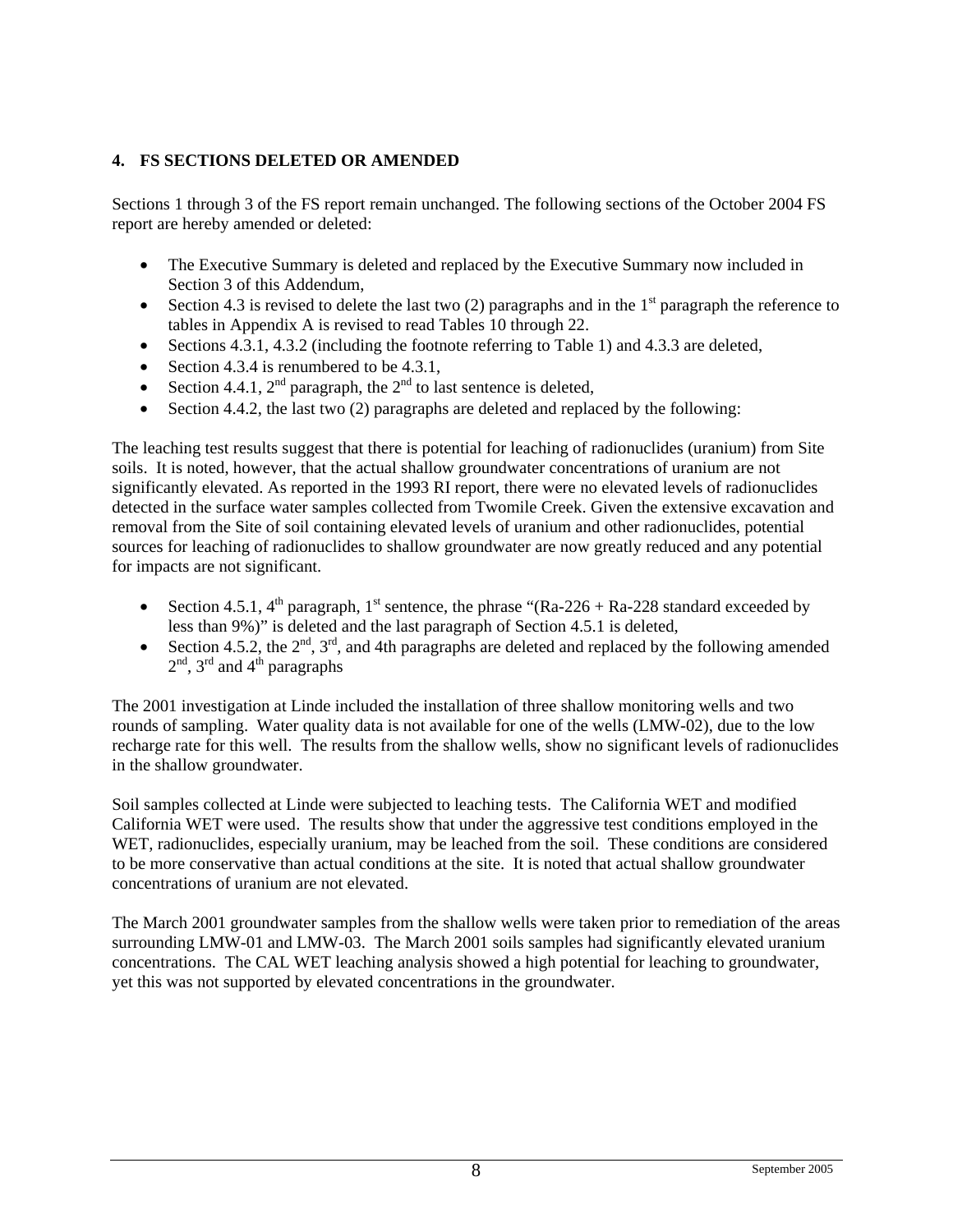• Section 5 is deleted and a revised Section 5 is added as follows

# **"5. CONCLUSIONS**

Based a further assessment of potential exposure scenarios and exposure pathways for Linde groundwater, USACE has concluded that no completed pathways for current or future exposure to MED/AEC-related constituents in Linde groundwater exist. Therefore, no CERCLA action is warranted. The basis for these conclusions is presented in Section 2 of this Addendum."

- Section 6 is deleted,
- Section 7 is deleted,
- Section 8 is deleted,
- The reference list in Section 9 of the FS report is revised to be Section 6 as shown in Attachment A to this Addendum, and
- Tables 1,2,3 and 4 are deleted from the main text.

The following revisions are made to Appendix A:

- Table 23, Table 24, Table 25, Table 26 and Table 27 are deleted,
- Table 28 is renumbered to become Table 23 and Table 29 is renumbered to become Table 24,
- In Tables 10 through 20, columns and rows and footnotes referring to standards are deleted. Any shading of cells in these tables is also deleted,
- Section 4.2, last paragraph, the reference to Table 29 is revised to Table 24,
- Section 4.3,  $1<sup>st</sup>$  paragraph, last sentence is revised to read, "The results for the samples analyzed for general chemistry parameters are shown in Tables 21 and 22.",
- Section 4.3, the last paragraph is deleted,
- Section 4.4 is deleted and Section 4.4.1 is renumbered to 4.4, Section 4.4.1.1 is renumbered to Section 4.4.1 and Section 4.4.1.2 is renumbered to 4.4.2,
- Renumbered Section 4.4.1, 2nd sentence, reference to Table 28 is revised to reference Table 23. 3rd sentence, last phrase is revised to read: "but actual shallow groundwater concentrations of radionuclides are not elevated.",
- Renumbered Section 4.4.2, references in this Section to Table 28 are revised to reference Table 23 and the last paragraph of this Section, last sentence, last phrase is revised to: "that the actual shallow groundwater concentrations of uranium are not elevated.", and
- Section 5.3, 2nd paragraph, last sentence is deleted and the 5th paragraph is deleted.

Appendix C of the FS report is deleted in its entirety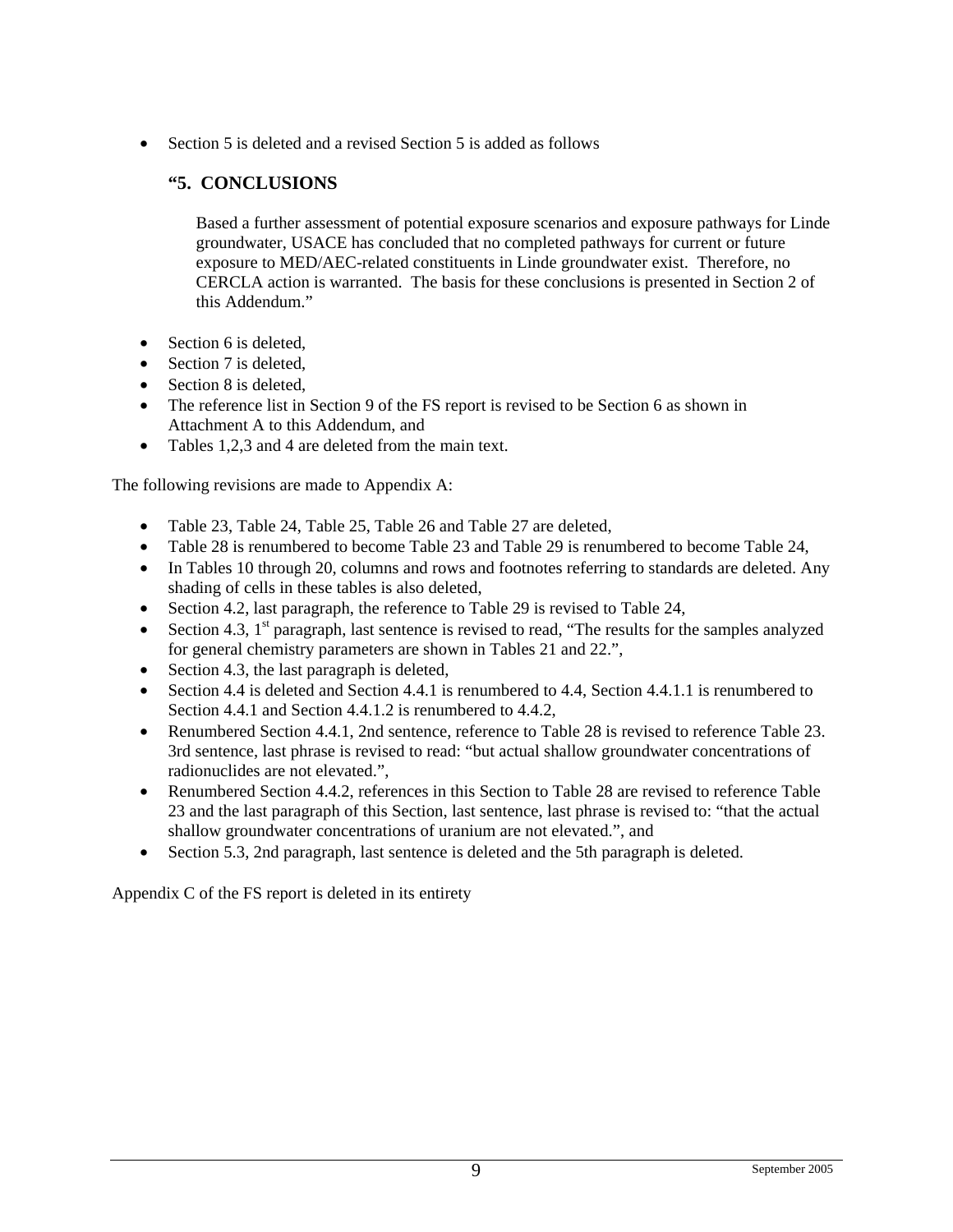#### **ATTACHMENT A REVISED REFERENCE LIST**

#### **6. REFERENCES**

Aerospace 1981. *Evaluation of the 1943 to 1946 Liquid Effluent Discharge from the Linde Air Products Ceramics Plant.* Aerospace Corporation. December.

BNI 1993. *Remedial Investigation Report for the Tonawanda Site*. Bechtel National, Inc. February.

DOE 1993a. *Baseline Risk Assessment for the Tonawanda Site.* U.S. Department of Energy. August.

DOE 1993b. *Feasibility Study for the Tonawanda Site.* U.S. Department of Energy. November.

DOE 1993c. *Proposed Plan for the Tonawanda Site, Tonawanda, New York.* U.S. Department of Energy. November.

Keonig and Isaman 1997*. Topsoil Quality Guidelines for Landscaping*. R. Keonig and V. Isaman. Utah State University. May 1997.

Linsley and Franzini 1979*. Water Resources Engineering*. Ray K. Linsley and Joseph B. Franzini. McGraw-Hill Book Company. 1979.

SAIC 2002. *Borehole Geophysical Survey Report at the Linde FUSRAP Site, Tonawanda, New York*. Science Applications International Corporation. February.

USACE 1998. *Record of Decision for the Ashland 1 (including Seaway Area D) and Ashland 2 Sites, Tonawanda, New York.* U.S. Army Corps of Engineers. April.

USACE 1999a. *Proposed Plan for the Linde Site, Tonawanda, New York.* U.S. Army Corps of Engineers. March.

USACE 1999b. *Addendum to the Feasibility Study for the Linde Site, Tonawanda, New York.* U.S. Army Corps of Engineers. March.

USACE 2000. *Record of Decision for the Linde Site, Tonawanda, New York.* U.S. Army Corps of Engineers. March 3.

USACE 2001. *Sampling and Analysis Plan – Volume I – Field Sampling Plan, and Volume II – Quality Assurance Project Plan, Linde Groundwater Operable Unit.* U.S. Army Corps of Engineers. January.

USACE 2002a. *Results of the 2001 Groundwater Investigation at the Linde Site, Tonawanda, New York.* U.S. Army Corps of Engineers. January.

USACE 2002b. *Sampling and Analysis Plan Addendum, Linde Groundwater Operable Unit, Tonawanda, New York.* U.S. Army Corps of Engineers. June.